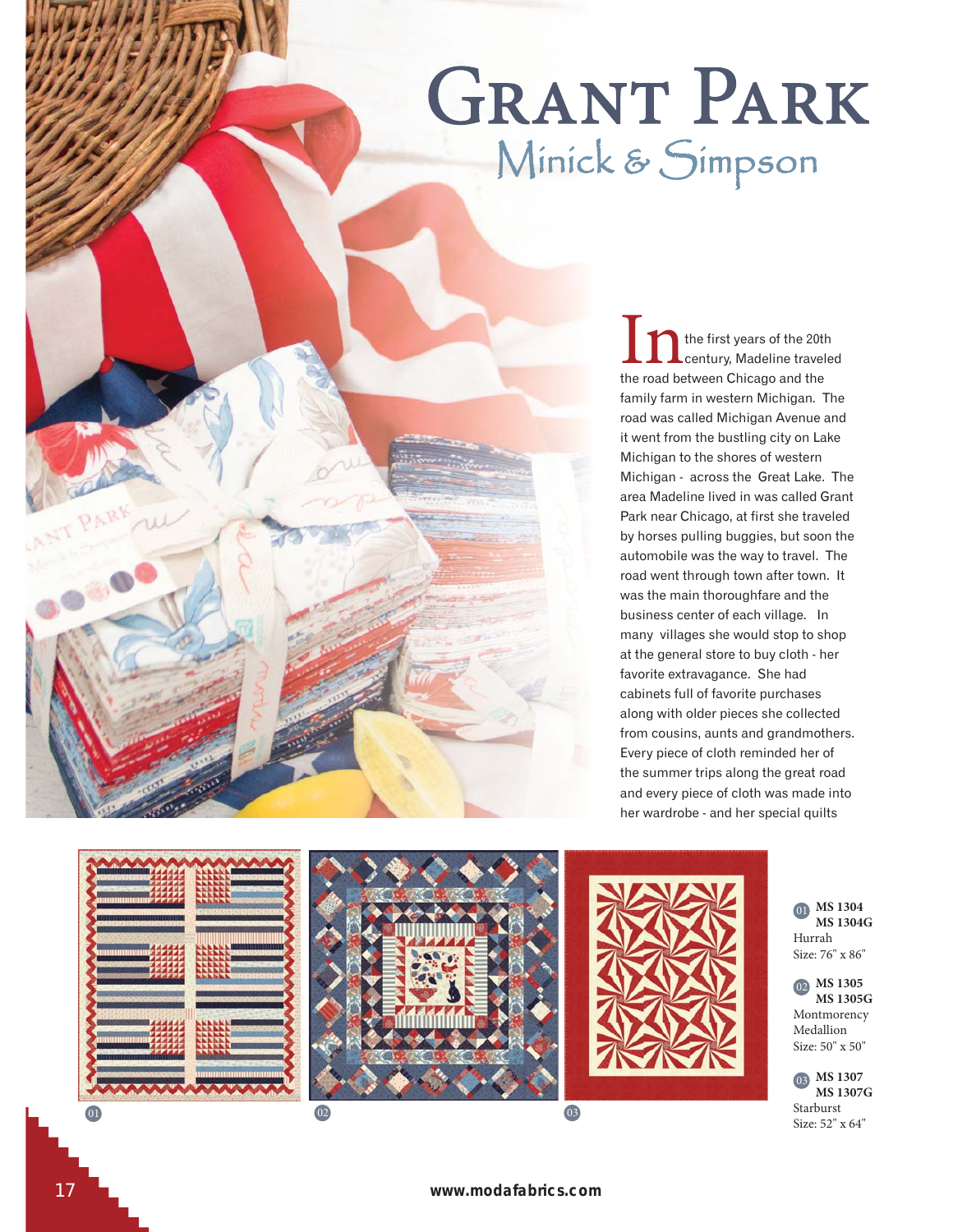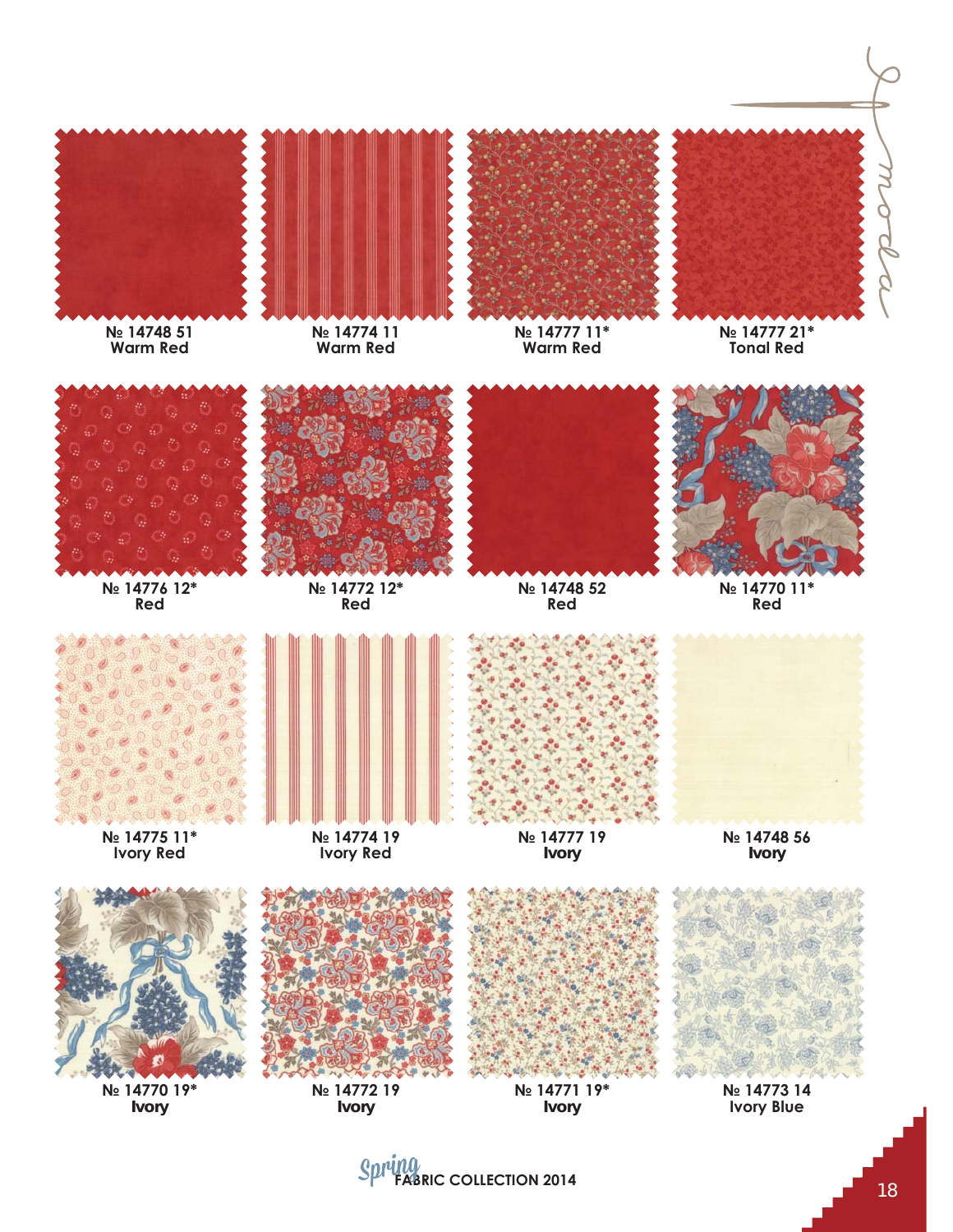

**N**<sup>2</sup> 14775 15 **Light Blue** 



N<sub>2</sub> 14771 15\* **Light Blue** 





N<sub>2</sub> 14772 15\* **Light Blue** 

N<sub>2</sub> 14773 15\* **Light Blue** 



**N**<sup>2</sup> 14770 15 **Light Blue** 



N<sub>2</sub> 14774 29 **lvory Blue** 



**N**∘ 14777 29 **lvory Blue** 



**N**∘ 14775 14 **Warm Blue** 



**N**º 14777 23 **Tonal Blue** 



**№ 14772 13\* Warm Blue** 





**N**º 14777 13\* **Warm Blue** 



Nº 14771 18<sup>\*</sup> **Taupe** 



N<sub>2</sub> 14772 18<sup>\*</sup> **Taupe** 







N<sub>2</sub> 14777 28 **Tonal Taupe**